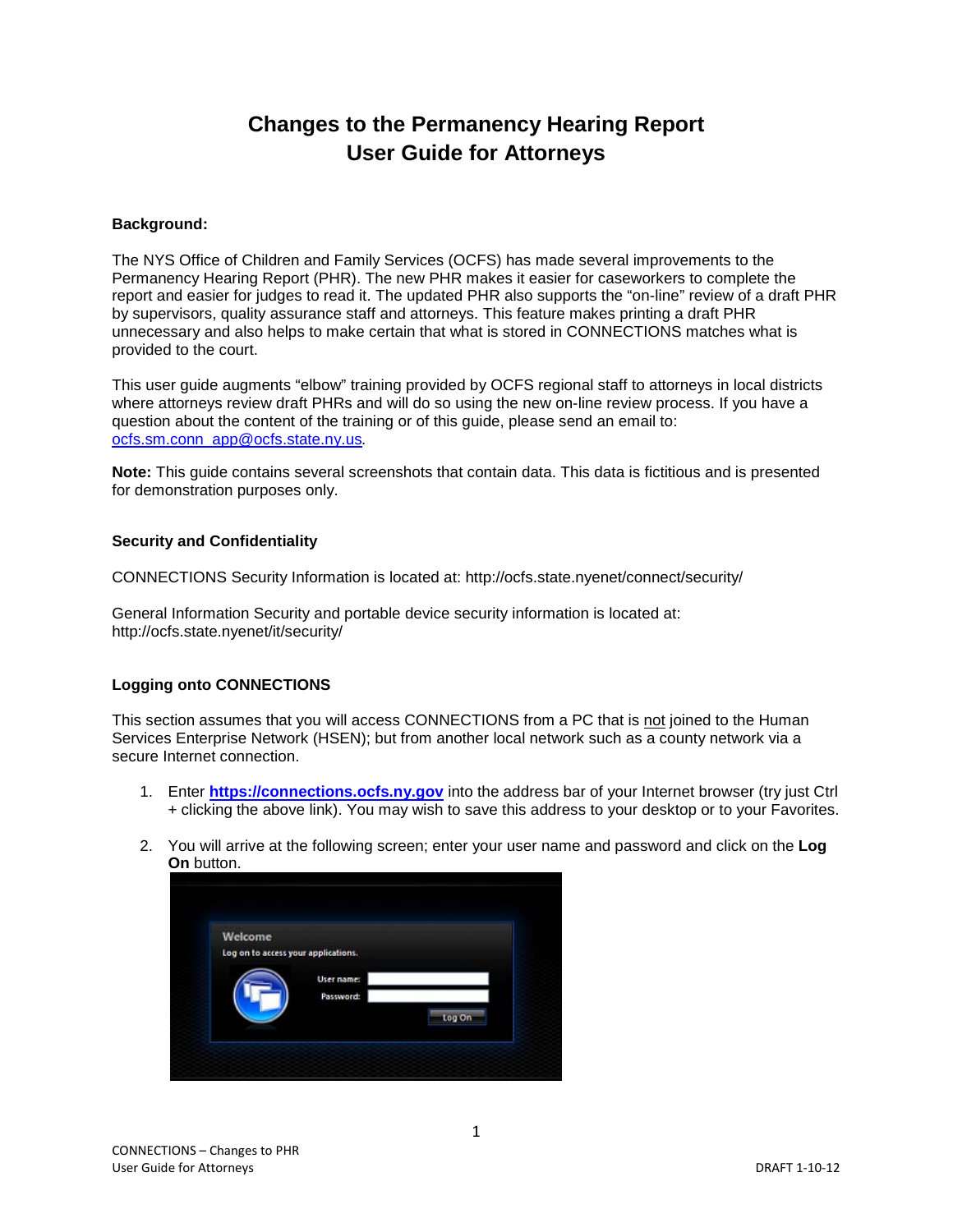- 3. After logging in, you will arrive at the Citrix Applications Page. If you are using a PC that has never accessed CONNECTIONS, you will need to follow the instructions in Appendix A.
- 4. On the **Applications** tab, double-click on the CONNECTIONS icon.



5. Make note of the security message and click on the **OK** button



6. Click on the CONNECTIONS application icon. *The main CONNECTIONS window will open.*

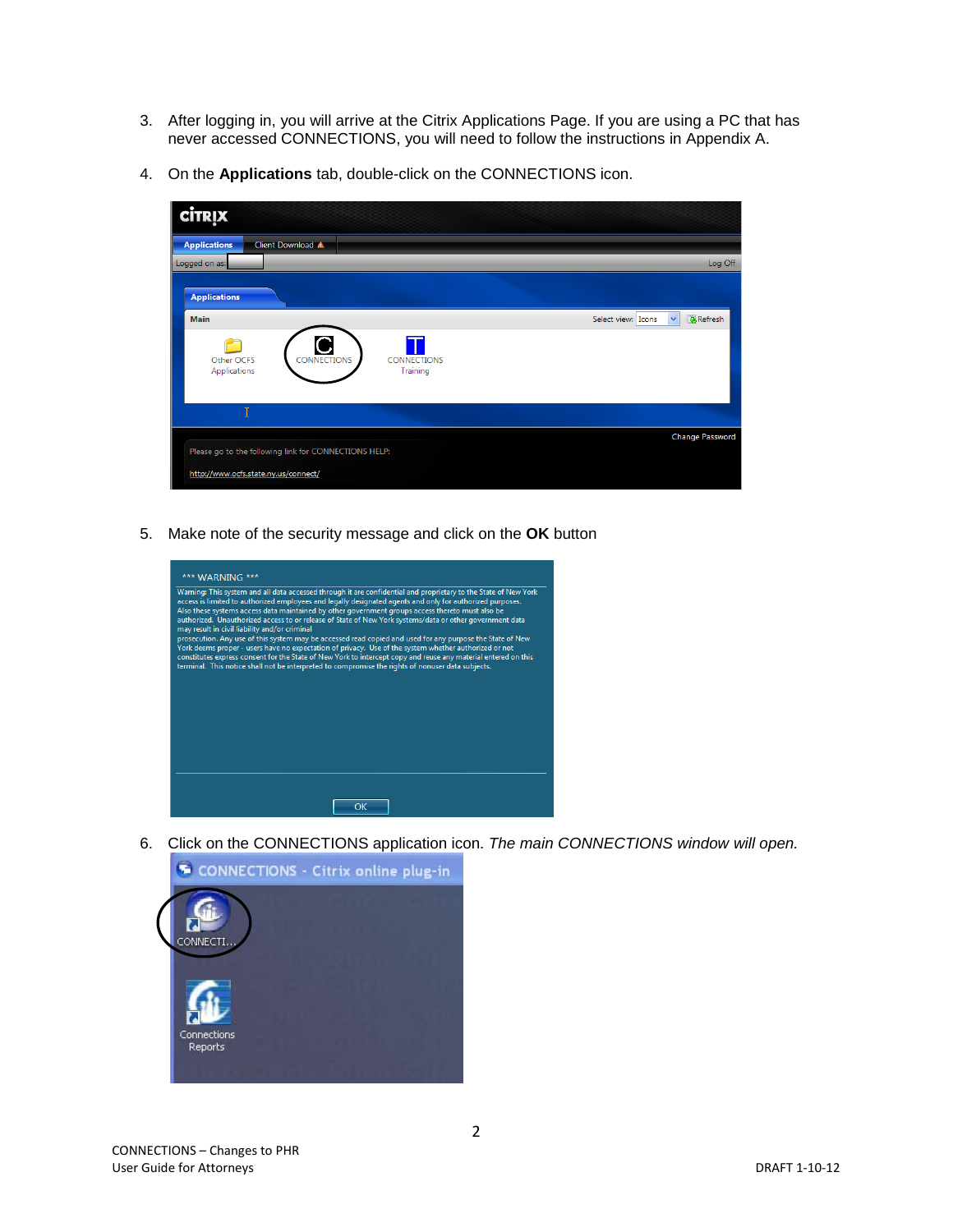## **Personalizing Your Main CONNECTIONS Window**

7. On your first entry into CONNECTIONS, you will be presented with the following screen The **WORKLOAD & TO DOs** tab and the **My Workload** sub-tab will be active.

| CONNECTIONS                                           |                    |                |                                    |              |             |      |                            |                |               |             |               |            | Personalization Help/Training Log Out |                     |
|-------------------------------------------------------|--------------------|----------------|------------------------------------|--------------|-------------|------|----------------------------|----------------|---------------|-------------|---------------|------------|---------------------------------------|---------------------|
| <b>WORKLOAD &amp; TO-DOS</b><br>HOME                  |                    | <b>REPORTS</b> | <b>WINDOWS MANAGER</b>             |              |             |      |                            |                |               |             |               |            |                                       | -Search/Maintain-   |
| ĻQ.                                                   |                    |                |                                    |              |             |      |                            |                |               |             |               |            |                                       | <b>Print Screen</b> |
| Common<br>$\hat{\mathbf{x}}$<br>List Assignments Made | <b>My Workload</b> |                | My To-Dos                          |              |             |      |                            |                |               |             |               |            |                                       |                     |
| <b>Outputs</b><br>$\hat{\mathbf{x}}$                  |                    |                | Last Refresh: 1/10/2012 8:28:31 AM |              |             |      |                            |                |               |             |               |            | refresh list                          | $\boxed{83}$<br>圖   |
| OCI By Worker<br>Family Services OCI By<br>Worker     | п                  | <b>New</b>     | Stage Name                         | <b>Stage</b> | <b>Type</b> | Role | Stage ID                   | <b>Case ID</b> | <b>County</b> | <b>Zone</b> | <b>Agency</b> | Start Date | <b>Assigned</b>                       | Unit                |
| <b>Help</b>                                           |                    |                |                                    |              |             |      |                            |                |               |             |               |            |                                       |                     |
|                                                       |                    |                |                                    |              |             |      |                            |                |               |             |               |            |                                       |                     |
|                                                       |                    |                |                                    |              |             | ۱G   | <b>CONNECTIONS</b>         |                |               |             |               |            |                                       |                     |
|                                                       | ド                  |                |                                    |              |             |      |                            |                |               |             |               |            |                                       |                     |
|                                                       |                    |                |                                    |              |             |      | No assignments were found. |                |               |             |               |            |                                       |                     |
|                                                       |                    |                |                                    |              |             |      | OK                         | Help           |               |             |               |            |                                       |                     |
|                                                       |                    |                |                                    |              |             |      |                            |                |               |             |               |            |                                       |                     |

- 8. Click the **OK** button on the message. In all likelihood, you will not be assigned cases or have a workload in CONNECTIONS. Rather, you will be assigned To-Dos requesting that you review a PHR. Therefore, it is recommended that you re-set your entry window so that the **My To-Dos** sub-tab (which lists to-dos assigned to you) will display upon log-in. To do so:
	- Personalization a. Click on the **Personalization** link in the upper right of the main window.
	- b. On the Personalization window, click on the **Workload Settings** tab and then click on the My To-Dos radio button in the **Default Tab Setting** field.



c. Click on the **Save & Close** button.

d. You will return to the main CONNECTIONS window with the **My Workload** tab displaying. The change you made will take effect on your next log-in and will remain in effect unless you change it. For now, click on the **My To-Dos** tab.

**Note**: Next to the Personalization link is the Help/Training link. This link will bring you to various resources to assist you, including the *How Do I* instructions for the PHR.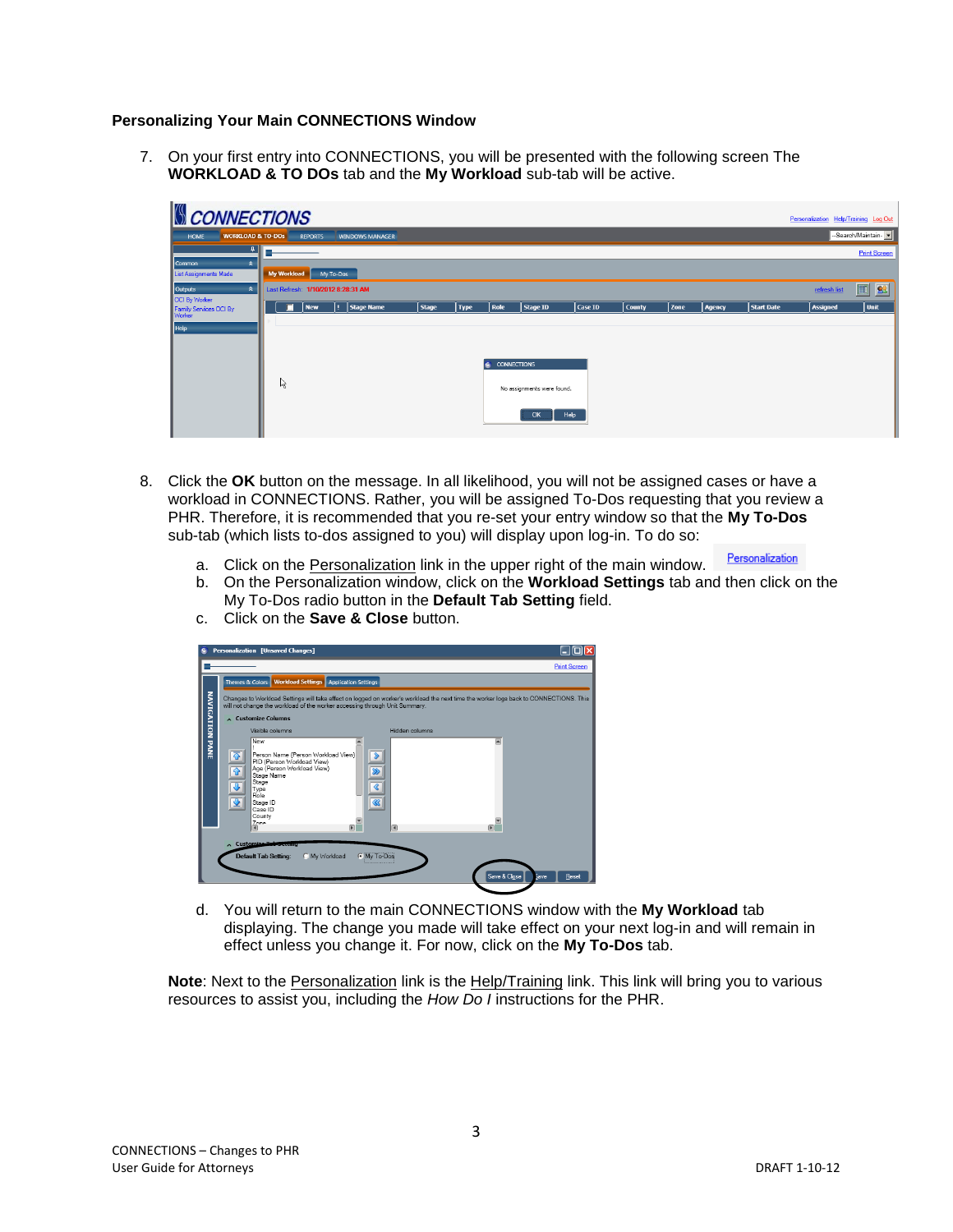## **Reviewing a PHR**

9. When a caseworker submits the PHR to you for review, you will receive a To-Do with the Description: PHR Ready for Review. On your To-Do list, click on the Navigate link in the row that contains the desired To-Do.

| <b>DEVTRAIN - CONNECTIONS - Supervisor, Steve</b> |                                              |                  |                        |                               |                 |                   |                      |                               |
|---------------------------------------------------|----------------------------------------------|------------------|------------------------|-------------------------------|-----------------|-------------------|----------------------|-------------------------------|
| <b>CONNECTIONS</b>                                |                                              |                  |                        |                               |                 |                   |                      | Personalization Help/Training |
| <b>WORKLOAD &amp; TO-DOs</b><br><b>HOME</b>       | <b>REPORTS</b>                               |                  | <b>WINDOWS MANAGER</b> |                               |                 |                   | --Intakes--          | --Search/Mai<br>ᆌ             |
| д.                                                | Search Other Units/Workloads<br>$\checkmark$ |                  |                        |                               |                 |                   |                      |                               |
| <b>To-Do Options</b><br>$\lambda$                 | My Workload                                  | <b>My To-Dos</b> |                        |                               |                 |                   |                      |                               |
| <b>New</b><br>Detail<br>Delete                    | From:                                        | $\checkmark$     | To:                    | $01/11/2012 \times$<br>Search |                 |                   |                      | refr                          |
| Mark As Complete                                  | 리<br>Type                                    | <b>Status</b>    | Date                   | <b>Case Name</b>              | <b>Stage ID</b> | <b>Stage Name</b> | <b>Description</b>   |                               |
| <b>Help</b>                                       | ¥,                                           |                  |                        | co                            |                 |                   |                      |                               |
|                                                   | Navigate T                                   | <b>NEW</b>       | 02/25/2003             | Connors, Sandra               | 20500259        | Connors, Sandra   |                      |                               |
|                                                   | Navigate <sub>T</sub><br>п                   | <b>NEW</b>       | 04/16/2003             | Connors, Sandra               | 20500259        | Connors, Sandra   |                      |                               |
|                                                   | п.<br>Navigate <sub>T</sub>                  | NEW              | 07/02/2009             | Collins, Kristy               | 27200265        | Collins, Kristy   |                      |                               |
|                                                   | п.<br>Navigate <sub>T</sub>                  | <b>NEW</b>       | 08/04/2009             | Collins, Kristy               | 27200265        | Collins, Kristy   |                      |                               |
|                                                   | Navigate <sub>T</sub>                        | NEW              | 08/21/2009             | Collins, Kristy               | 27200265        | Collins, Kristy   |                      |                               |
|                                                   | Navigate                                     | <b>PROC</b>      | 12/12/2011             | Collins, Kristy               | 27200351        | Collins, Kristy   | PHR ready for review |                               |
|                                                   |                                              |                  |                        |                               |                 |                   |                      |                               |

10. You will be brought to the Title Page of the PHR associated with the selected To-Do. You will be able to **view** all the contents of the draft PHR, however, you will not be able to modify any data. You will communicate comments/edits via the use of Sticky Notes (see below).

The Title Page contains basic data about the report. Use the scroll bar to the right to view the entire Title Page. Use the links in the left navigation pane to open the other sections of the report.

| Title Page - Collins, Kristy - S:27200351/C:37200102                                                                                                  |                                                                                   |      |                    |                                                          |                                      |                                 |                                   | $\square$ ر         |
|-------------------------------------------------------------------------------------------------------------------------------------------------------|-----------------------------------------------------------------------------------|------|--------------------|----------------------------------------------------------|--------------------------------------|---------------------------------|-----------------------------------|---------------------|
|                                                                                                                                                       |                                                                                   |      |                    |                                                          |                                      |                                 |                                   | <b>Print Screen</b> |
| 4                                                                                                                                                     | <b>Hearing Information</b>                                                        |      |                    |                                                          |                                      |                                 |                                   |                     |
| $\hat{\mathbf{x}}$<br><b>Options</b><br>Save<br><b>Permanency Plan Summary</b><br><b>Efforts to Finalize Permanency</b><br><b>Status of the Child</b> | Hearing Date Certain:<br>Hearing Date-CCRS:<br>Verify System Response is Accurate |      | 12/26/2011         |                                                          | Time of Hearing:                     |                                 | $\frac{\lambda}{\nu}$<br>10:00 AM |                     |
| <b>Discharge/Transition Plan</b><br><b>Check PHR Detail</b><br>Review Complete with<br><b>Comments</b>                                                | <b>Title Page</b>                                                                 |      |                    |                                                          |                                      |                                 |                                   |                     |
| Review Complete with No<br>Comments                                                                                                                   | Docket #: DN-12345-11                                                             |      |                    | PERMANENCY HEARING DATE CERTAIN: 12/26/2011              |                                      |                                 | Case #: 37200102                  |                     |
| Outputs<br><b>*</b>                                                                                                                                   | Judge/Referee                                                                     |      |                    | Court                                                    |                                      | Part                            |                                   |                     |
| Permanency Hearing Report<br><b>Title Page</b><br><b>Verification Page</b>                                                                            | Judge Thomas                                                                      |      |                    | Onondaga<br>401 Montogomery Street<br>Syracuse, NY 13202 |                                      | 1A                              |                                   |                     |
| Help                                                                                                                                                  | IN THE MATTER OF: Patrick Collins (17)                                            |      |                    |                                                          |                                      |                                 |                                   |                     |
|                                                                                                                                                       | Date of<br>Birth                                                                  | Sex  | Person ID<br>(PID) | Docket<br><b>Number</b>                                  | Date of<br><b>Initial</b><br>Removal | Date of<br>Current<br>Placement | <b>Type of Placement</b>          |                     |
|                                                                                                                                                       | 04/22/1994                                                                        | Male | 17200596           | DN-12345-11                                              | 04/24/2009<br>976 days               | 04/24/2009                      | Certified Foster Home             |                     |
|                                                                                                                                                       | A Agency Representatives                                                          |      |                    |                                                          |                                      |                                 |                                   | $\blacksquare$      |
| $I =$ Sensitive<br>* = Required $\hat{\mathbf{s}}$ = AFCARS $\checkmark$ = Data Exists                                                                |                                                                                   | -9   | $=$ Read-Only Mode | $\blacksquare'$ = Unsaved Changes                        |                                      |                                 |                                   |                     |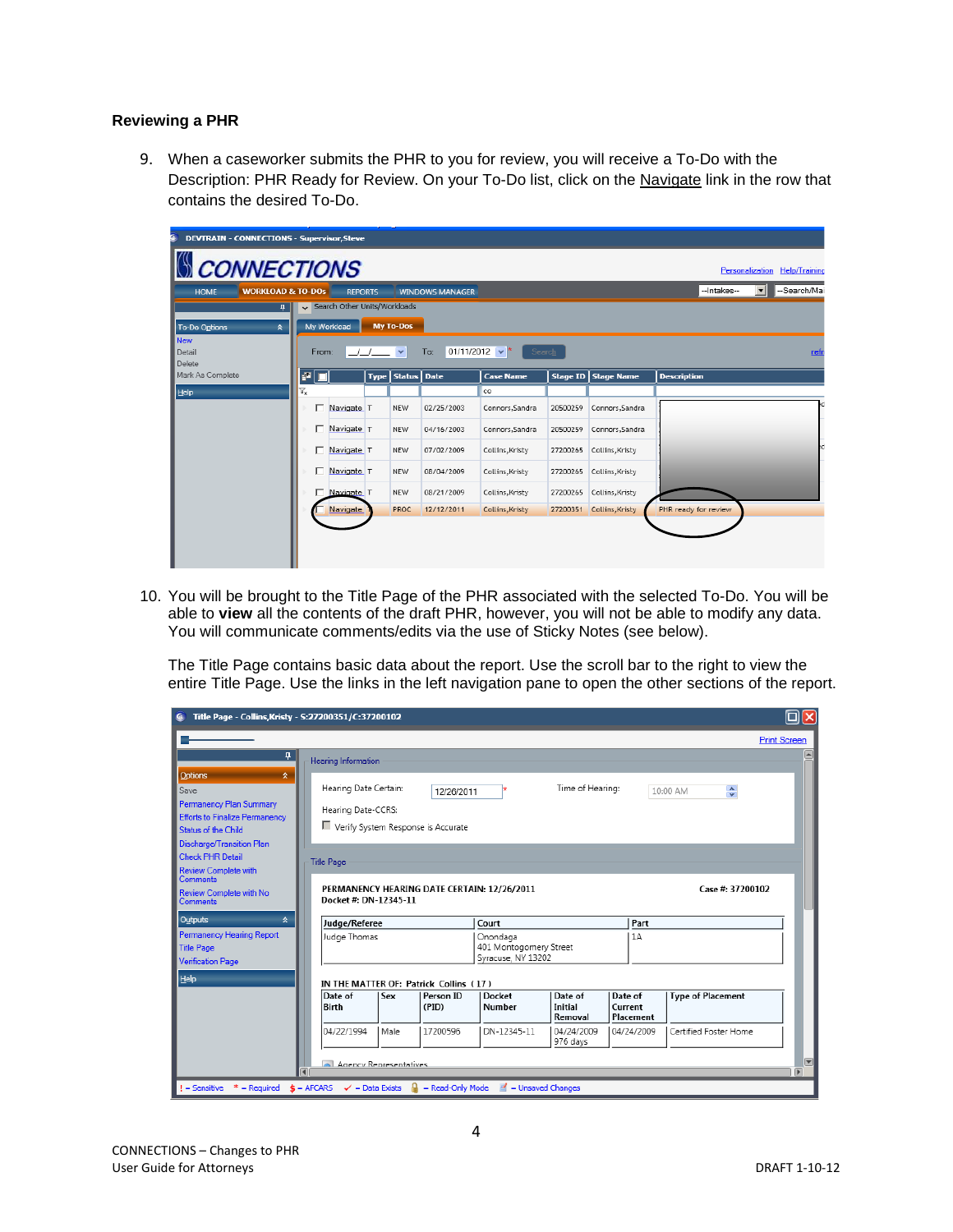- 11. When you click on a section link (e.g., Reasonable Efforts to Finalize Permanency), you will be brought to the section window. All of the questions/responses for the section will populate your screen, although most will be hidden. Use the vertical scroll bar to the right of the window to view all window contents. The Collapse All link in the left navigation pane collapses all of the questions and you can open each one as you proceed with your review to minimize scrolling. Use the chevron to the left of a question title to open and close it.
- 12. The responses to PHR questions display in a panel below the question. You may use the vertical scroll bar to the right of the panel to review the full response content or else click on the More link which opens the response in a full screen. Click the "X" button at the top right of the "more" window to return to the PHR section window.

|                                                                                                                                                                                          | Reasonable Efforts to Finalize Permanency - Collins, Kristy - S:27200351/C:37200102 [Unsaved Changes]                                                                                                                                                                                                                                                                                                                                                                                                                                |            |                     |
|------------------------------------------------------------------------------------------------------------------------------------------------------------------------------------------|--------------------------------------------------------------------------------------------------------------------------------------------------------------------------------------------------------------------------------------------------------------------------------------------------------------------------------------------------------------------------------------------------------------------------------------------------------------------------------------------------------------------------------------|------------|---------------------|
|                                                                                                                                                                                          |                                                                                                                                                                                                                                                                                                                                                                                                                                                                                                                                      |            | <b>Print Screen</b> |
| ņ<br><b>Options</b><br>ヘ<br>Save<br><b>Collapse All</b><br>Toggle Short/Long<br>슷<br><b>Outputs</b><br>Permanency Hearing Report<br><b>Efforts to Finalize Permanency</b><br><b>Help</b> | Reasonable Efforts to Finalize Permanency<br>Locate Absent Parent/Relative<br>1. LOCATE ARSENT PARENT/RELATIVE<br>If there is a plan for continuing placement for the child, describe the efforts made since the<br>last permanency hearing (or removal if this is the first permanency hearing), if any, to locate an<br>absent parent and other relative(s), including adult siblings, of the child and to notify each of<br>them of the child's placement in foster care.<br>Patrick Collins<br>All Parents have been identified  | Notes More |                     |
|                                                                                                                                                                                          | and the state of the state of<br>Absent Parent/Relative as Resource<br>2. ARSENT PARENT/RELATIVE AS RESOURCE<br>State whether the absent parent or any other relative expressed an interest in obtaining<br>custody of or planning for the child and whether any relative is interested in becoming a<br>foster parent for the child. If interest has been expressed, please state what has been done to<br>further any of these outcomes?<br>Patrick Collins<br>Alternate permanency resources have not been discussed with parents | Notes More |                     |
| $I =$ Sensitive<br>$*$ = Required                                                                                                                                                        | A<br>= Read-Only Mode<br>$\blacksquare$ = Unsaved Changes<br>$\hat{\mathbf{s}}$ = AFCARS $\checkmark$ = Data Exists                                                                                                                                                                                                                                                                                                                                                                                                                  |            |                     |

13. To write comments for any long narrative field, click on the Notes link. A yellow Notes window will display. Type your comments on the Notes window and then click on the **OK** button. It is necessary for you to save the Notes you write for each PHR section. Click on the **Save & Close** or **Save** button at the bottom of the section window.

The pushpin icon  $\Box$  Notes indicates that notes are present. This might reflect communication between caseworker and supervisor. You may add onto previous notes.

Notes written by you and others will be deleted once the PHR is marked as final. They are not displayed, even if a draft report is printed.

|                                                                    |                                                        | <b>Notes</b><br>If there is a plan for continuing placement                                                                                                                                                                                                                                                                                                                                               |           |                              | <b>Print Screen</b> |
|--------------------------------------------------------------------|--------------------------------------------------------|-----------------------------------------------------------------------------------------------------------------------------------------------------------------------------------------------------------------------------------------------------------------------------------------------------------------------------------------------------------------------------------------------------------|-----------|------------------------------|---------------------|
| a.<br>Options<br>$\star$                                           | Reasonable Efforts to                                  | Note added by Case Planner, Darryl on 12/12/2011 10:45 AM<br><b>Should I include additional information?</b><br>Note added by Supervisor, Steve on 12/12/2011 11:33 AM                                                                                                                                                                                                                                    | <b>Um</b> |                              |                     |
| Save<br><b>Collapse All</b><br>Toggle Short/Long                   | Locate Absen<br><b>1. LOCATE ABSE</b>                  | please include information from home visit                                                                                                                                                                                                                                                                                                                                                                |           |                              |                     |
| Outputs<br>×                                                       | If there is a pla                                      |                                                                                                                                                                                                                                                                                                                                                                                                           |           | le since the                 | <b>4 Notes More</b> |
| Permanency Hearing Report<br><b>Efforts to Finalize Permanency</b> | last permanency<br>absent parent a<br>them of the chil | Type to add new note                                                                                                                                                                                                                                                                                                                                                                                      |           | to locate an<br>tify each of |                     |
| Help                                                               | Patrick Collins<br>All Parents hav<br>$-10 - 10$       | OK                                                                                                                                                                                                                                                                                                                                                                                                        |           |                              | 8                   |
|                                                                    |                                                        | Absent Parent/Relative as Resource<br>2. ABSENT PARENT/RELATIVE AS RESOURCE<br>State whether the absent parent or any other relative expressed an interest in obtaining<br>custody of or planning for the child and whether any relative is interested in becoming a<br>foster parent for the child. If interest has been expressed, please state what has been done to<br>further any of these outcomes? |           |                              | Notes More          |
|                                                                    | Patrick Collins                                        |                                                                                                                                                                                                                                                                                                                                                                                                           |           |                              | 8                   |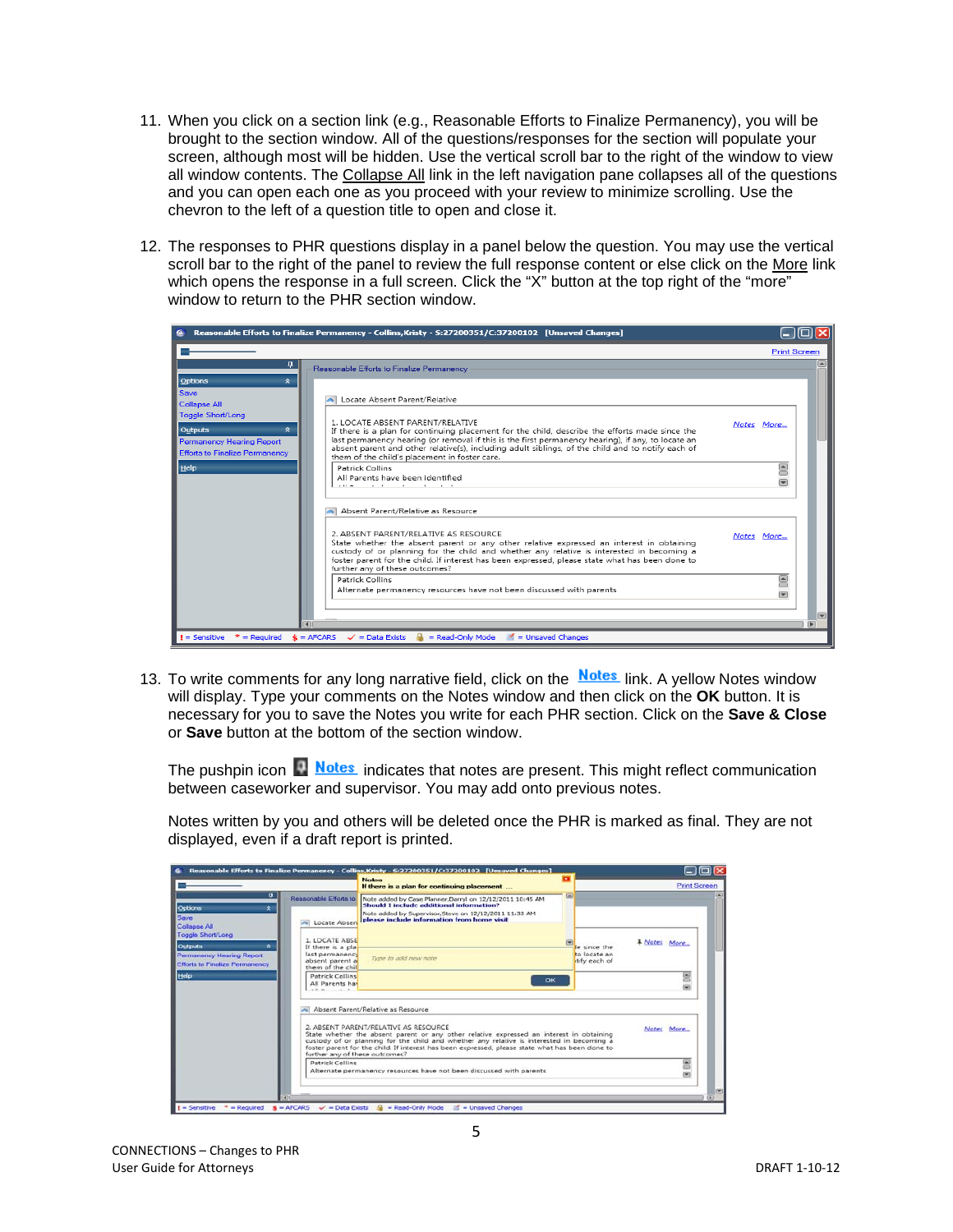- 14. When you have completed your review, return to the Title Page by clicking on the **Save & Close** button at the bottom of the section window.
- 15. Click on one of the two Review Complete links in the left navigation pane (With or Without Comments). This will automatically generate a To-Do to the caseworker who submitted the PHR for your review. **Note:** the To-Do requesting that you review the PHR is automatically deleted from your To-Do's list.
- 16. You will be returned to the main CONNECTIONS window (**My To-Dos** tab). If you wish to exit CONNECTIONS:
	- a. Click on the <u>Log Out</u> link at the top right of the main CONNECTIONS window.
	- b. On the next screen, click on the **Start** button (not the bright green **Start** button at the very bottom left of your screen) to fully exit the CONNECTIONS.



6